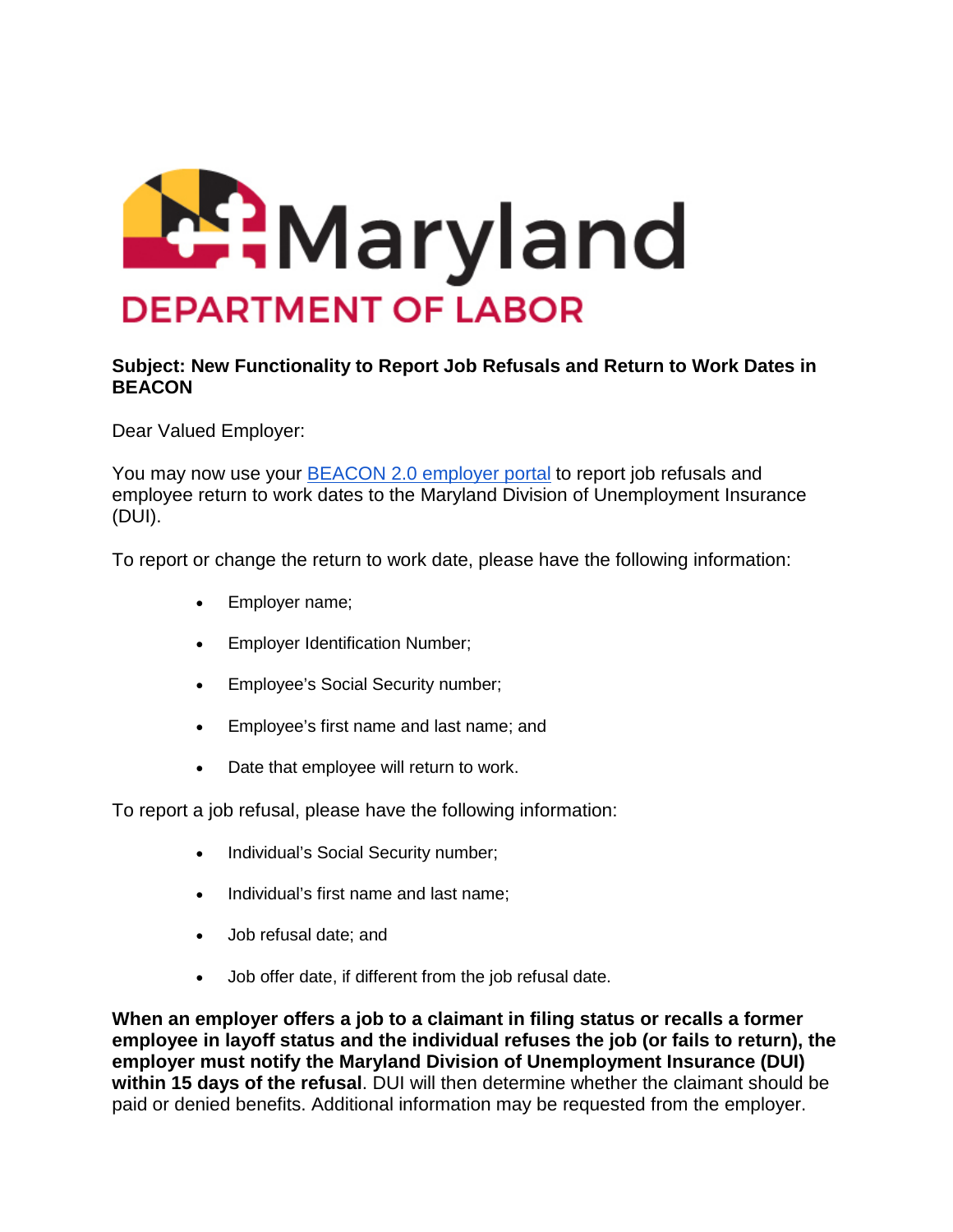## **To report a job refusal:**

1. From the BEACON 2.0 employer portal home page, select "Benefit Services."

| <b>Payments</b>         |  |
|-------------------------|--|
| <b>Wage Summary</b>     |  |
| <b>Benefit Services</b> |  |

2. Under Benefit Services, select the "Report Job Refusal" icon.

| <b>Report Mass Layoff</b>      | <b>Report Labor Dispute</b>                 | <b>Apply for or Modify Work Sharing</b> | <b>Report Work Share Hours or Resolve</b><br><b>Discrepancy</b> |
|--------------------------------|---------------------------------------------|-----------------------------------------|-----------------------------------------------------------------|
| −<br>Report Mass Layoff        | Report Labor Dispute                        | Apply for or Modify Work Sharing        | Report Wo<br>are Hours or<br>Resolve D<br>ancy                  |
| <b>Employer Penalty Lookup</b> | <b>Amend Request of Separation response</b> | <b>Report Return to Work Date</b>       | <b>Report Job Refusal</b>                                       |
|                                | Amend Request of Separation                 | Report Return to Work Date              | Report Job Refusal                                              |

3. Read the instructions and click "next." Select "add" to create a new job refusal.

| <b>Instructions for</b><br><b>Reporting Job Refusal</b> |                             | Report or Modify Job Refusal Date                                                                                                                       |                |                         |                        |                            |               |          |
|---------------------------------------------------------|-----------------------------|---------------------------------------------------------------------------------------------------------------------------------------------------------|----------------|-------------------------|------------------------|----------------------------|---------------|----------|
| Date                                                    | <b>Employer Information</b> |                                                                                                                                                         |                |                         |                        |                            |               |          |
| <b>Report or Modify Job</b><br><b>Refusal Date</b>      | Employer ID:                |                                                                                                                                                         |                | <b>Employer Name:</b>   |                        |                            |               |          |
|                                                         | <b>Job Refusal Date</b>     |                                                                                                                                                         |                |                         |                        |                            |               |          |
|                                                         |                             | To add a new Job Refusal Date, select 'Add'<br>To edit view, or delete an existing Job Refusal Date list, select the list and the corresponding button. |                |                         |                        |                            |               |          |
|                                                         | Select                      | Job Refusal Date ID                                                                                                                                     | Date Submitted | <b>Job Offered Date</b> | Job Refusal Date       | <b>Employees Submitted</b> | <b>Status</b> | Modified |
|                                                         |                             |                                                                                                                                                         |                |                         | No records to display. |                            |               |          |
|                                                         | Add                         | <b>Delete</b><br>Edit<br>View                                                                                                                           |                |                         |                        |                            |               |          |

4. Complete the Employer Contact Information section and select "next."

5. Enter the position start date in the Job Refusal Date text box. In the Job Offer text box, enter the date the job was offered (if different from the job refusal date). If all individuals on the report have the same Job Refusal date, check "Select checkbox."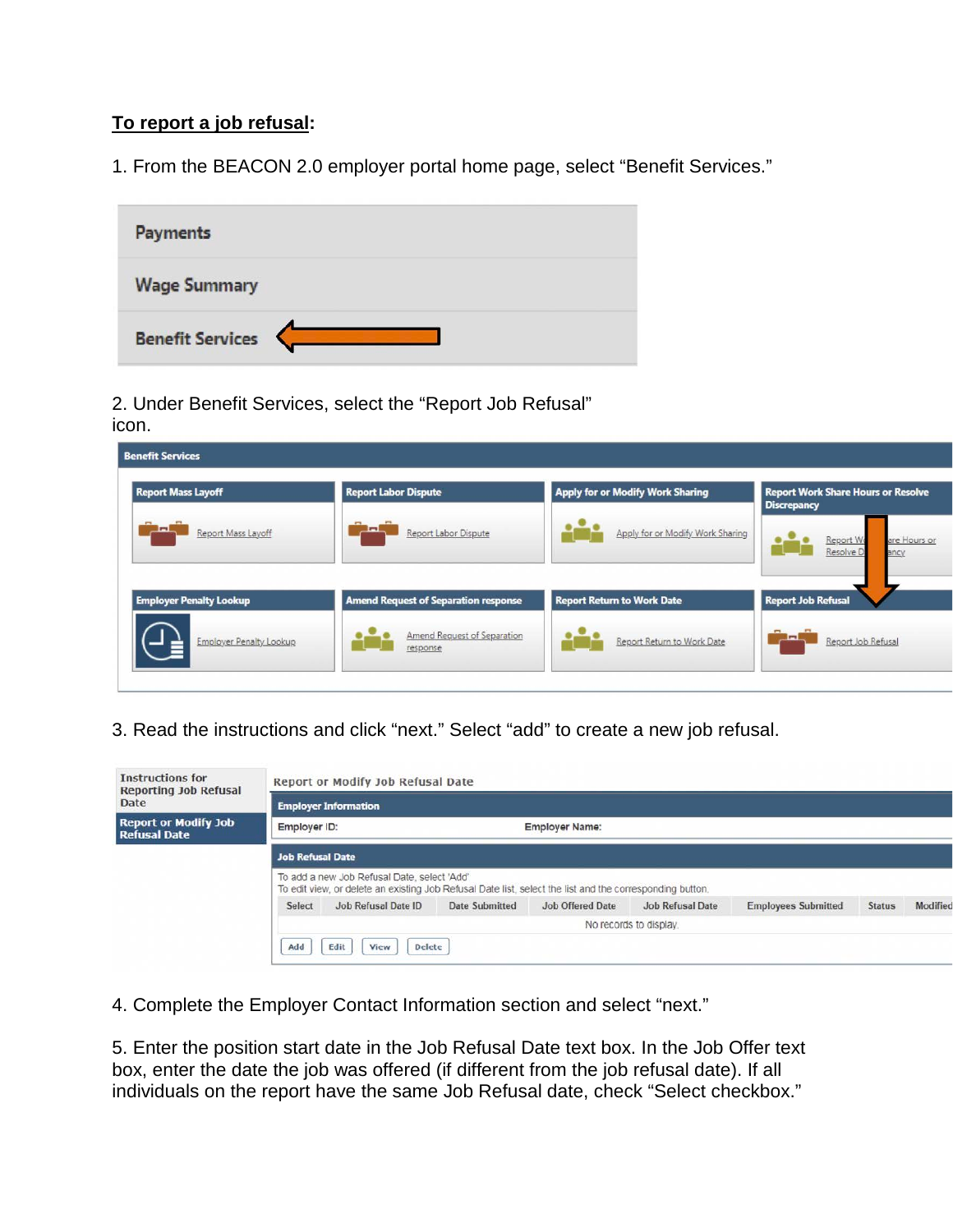This will populate the offer date and refusal date for all individuals on the report. If the dates are different for different individuals, do not select the checkbox.

| <b>Instructions for</b><br><b>Reporting Job Refusal</b><br><b>Date</b> | <b>Add Employees</b>                                                                                                                                                                                               |                       |  |  |  |
|------------------------------------------------------------------------|--------------------------------------------------------------------------------------------------------------------------------------------------------------------------------------------------------------------|-----------------------|--|--|--|
|                                                                        | <b>Employer Information</b>                                                                                                                                                                                        |                       |  |  |  |
| <b>Report or Modify Job</b><br><b>Refusal Date</b>                     | Employer ID:                                                                                                                                                                                                       | <b>Employer Name:</b> |  |  |  |
| <b>Job Refusal Date Contact</b><br><b>Information</b>                  | <b>Add Employees</b>                                                                                                                                                                                               |                       |  |  |  |
| <b>Add Employees</b>                                                   | Enter the job refusal date and the job offer date.                                                                                                                                                                 |                       |  |  |  |
|                                                                        | 箘<br>Job Refusal Date:<br>04/30/2021<br>Ħ<br>Job Offer Date:<br>04/26/2021<br>□ Select checkbox to confirm if Job Refusal Date and Job Offer Date are same for all the employees.<br>How are you adding employees? |                       |  |  |  |
|                                                                        | O Manual Entry - Enter individual employee information<br>O Upload a file containing employee information                                                                                                          |                       |  |  |  |

6. You can input employee information manually or by uploading it from an Excel spreadsheet.

- To input information manually, select manual entry. Select "add" to input information for each individual.
- To input information for multiple individuals, select "Upload a File Containing Employee Information." Select "download template" to download the Excel template. In the template, provide the individuals' Social Security numbers, first names and last names, job refusal dates, and job offer dates, if different from the job refusal dates. Save the file and return to the Submit a File screen. Select the "Select Report Job Refusal Date" button, choose the Job Refusal Excel file just created, and select "upload."
- 7. Review the contact information and Job Refusal Date list.

8. Check the acknowledge box and select "next."Once complete, you can review the completed Job Refusal list by selecting the Report Job Refusal icon. You can delete, edit, or add individuals to the existing list by choosing the Report or Modify Job Refusal Date button.

## **To report a return to work date:**

- 1. From the BEACON 2.0 employer portal home page, select "Benefit Services."
- 2. Select the "Report Return to Work Date" icon.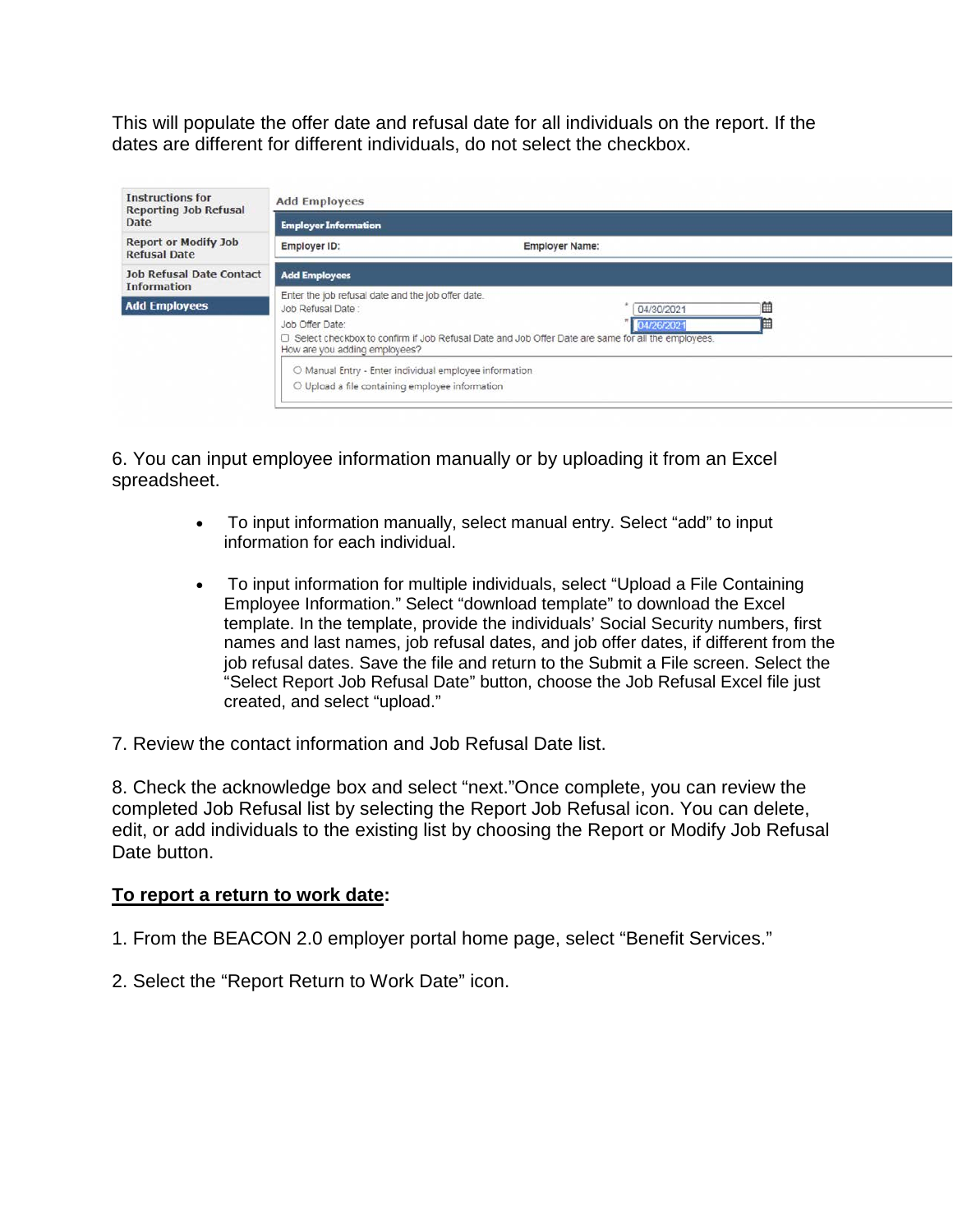| <b>Benefit Services</b>        |                                             |                                         |                                                                 |
|--------------------------------|---------------------------------------------|-----------------------------------------|-----------------------------------------------------------------|
| <b>Report Mass Layoff</b>      | <b>Report Labor Dispute</b>                 | <b>Apply for or Modify Work Sharing</b> | <b>Report Work Share Hours or Resolve</b><br><b>Discrepancy</b> |
| ш<br>Report Mass Layoff        | in<br>Report Labor Dispute                  | Apply for or Modify W<br>ring           | Report Work Share Hours or<br>Resolve Discrepancy               |
| <b>Employer Penalty Lookup</b> | <b>Amend Request of Separation response</b> | <b>Report Return to Work Date</b>       | <b>Report Job Refusal</b>                                       |
| <b>Employer Penalty Lookup</b> | Amend Request of Separation<br>response     | Report Return to Work Date              | E<br>Report Job Refusal                                         |

- 3. Read the instructions and select "next."
- 4. To create a New Report of Return to Work Dates, select "add."
- 5. Complete the Employer Contact Information section.

6. If all employees have the same return to work date, enter that date and check the box that states "select check box to confirm. . . ." All of the return to work dates will be prefilled with that date. If employees have different return to work dates, enter a common date for several employees or the closest return to work date. If you do not check the box, you must manually enter dates for each employee.

7. Add employees. Employees can be added either manually or by uploading a file with employee information.

- To add employees manually, select "manual entry." Enter one employee's Social Security number, first name, last name, and return to work date per line.
- To add employees by uploading a file, select "Upload a File Containing Employee Information." Download the Excel template. Provide the employees' Social Security numbers, first names and last names, and return to work dates. Save the file and return to the Submit a File screen. Select the "select return to work list" button, choose the Return to Work Date Excel file, and check "upload." Select "next" when the green check appears.